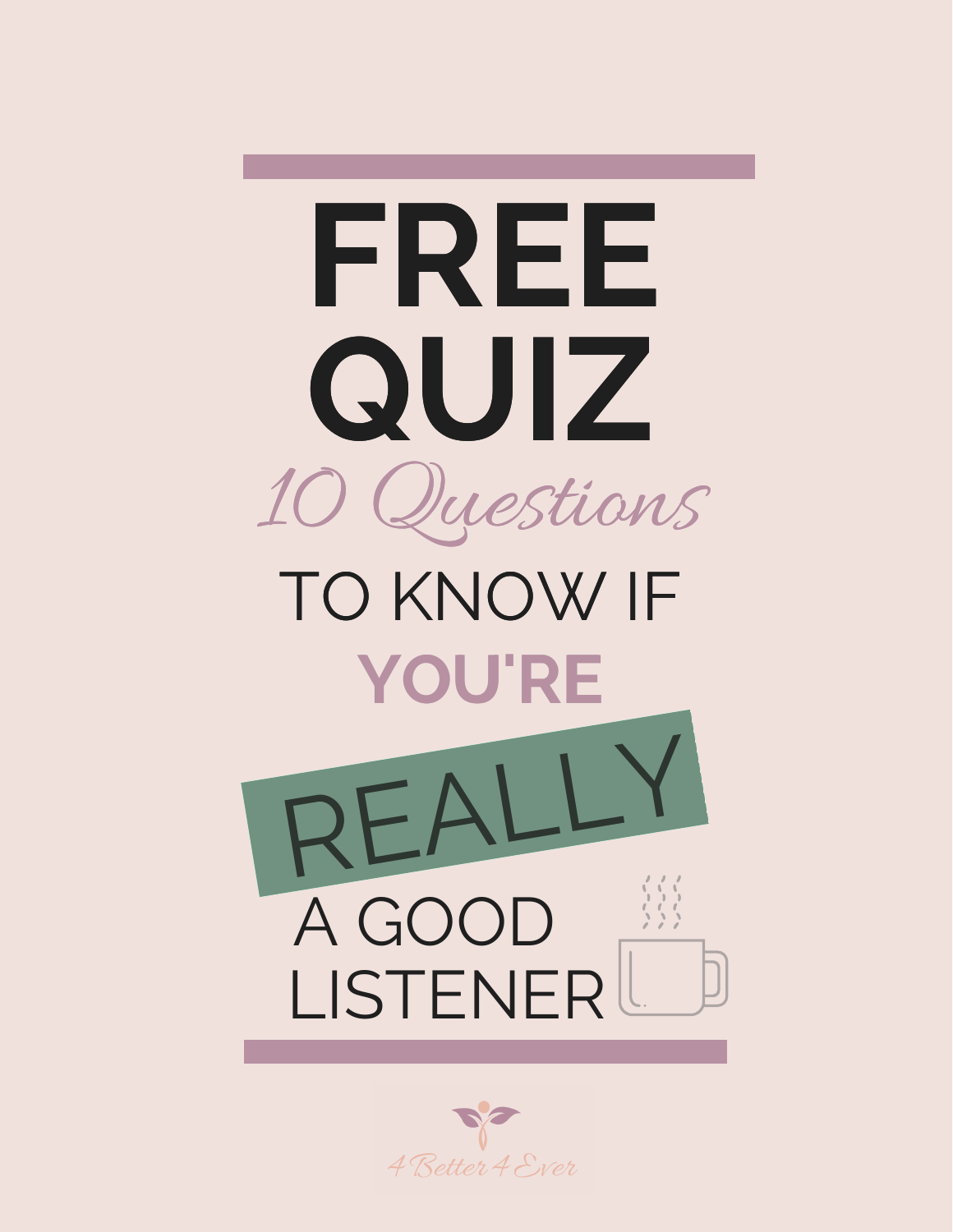# **T H E P O W E R O F L I S T E N I N G : TAKE YOUR COMMUNICATION TO THE NEXT LEVEL**

The #1 request I've gotten over the past 15 years that I've been coaching women and couples is the same: "Help us to communicate better!"

communicate better, your relationship deepens. However, if you don't know how to communicate well, you miss out on what you desire the most - connection. They know that communication is the foundation of every relationship. When you learn how to

We've likely all heard that listening is important...

Then why is it so hard? How come we don't love to listen to other people... especially the ones we care about the most?

#### **Listening Means Giving Up Control...**

One of the reasons is that listening means giving up control of the conversation. This is SO hard because sometimes it means we might hear things we don't want to hear... things about ourselves or about the situation. However, when we don't listen, we miss out on hearing the other person's heart.

#### **Listening Is A Skill We Need To Practice...**

Another reason could be that we simply don't know *how* to listen. Like anything else, listening is a skill we need to practice to get better.

#### **Listening As A Mindset...**

And one of the shifts I want to encourage you to begin making as you go through this quiz is to think about listening as a mindset.

I've found that there are **10 key aspects** that will determine how good your listening skills are. This quiz will help you to discover what you're doing well as a listener and what you can work on.

Take the quiz below to find out how well you *really* listen…



*"When I listen first and hear my husband, we can work together to meet each other's needs."*

- Ann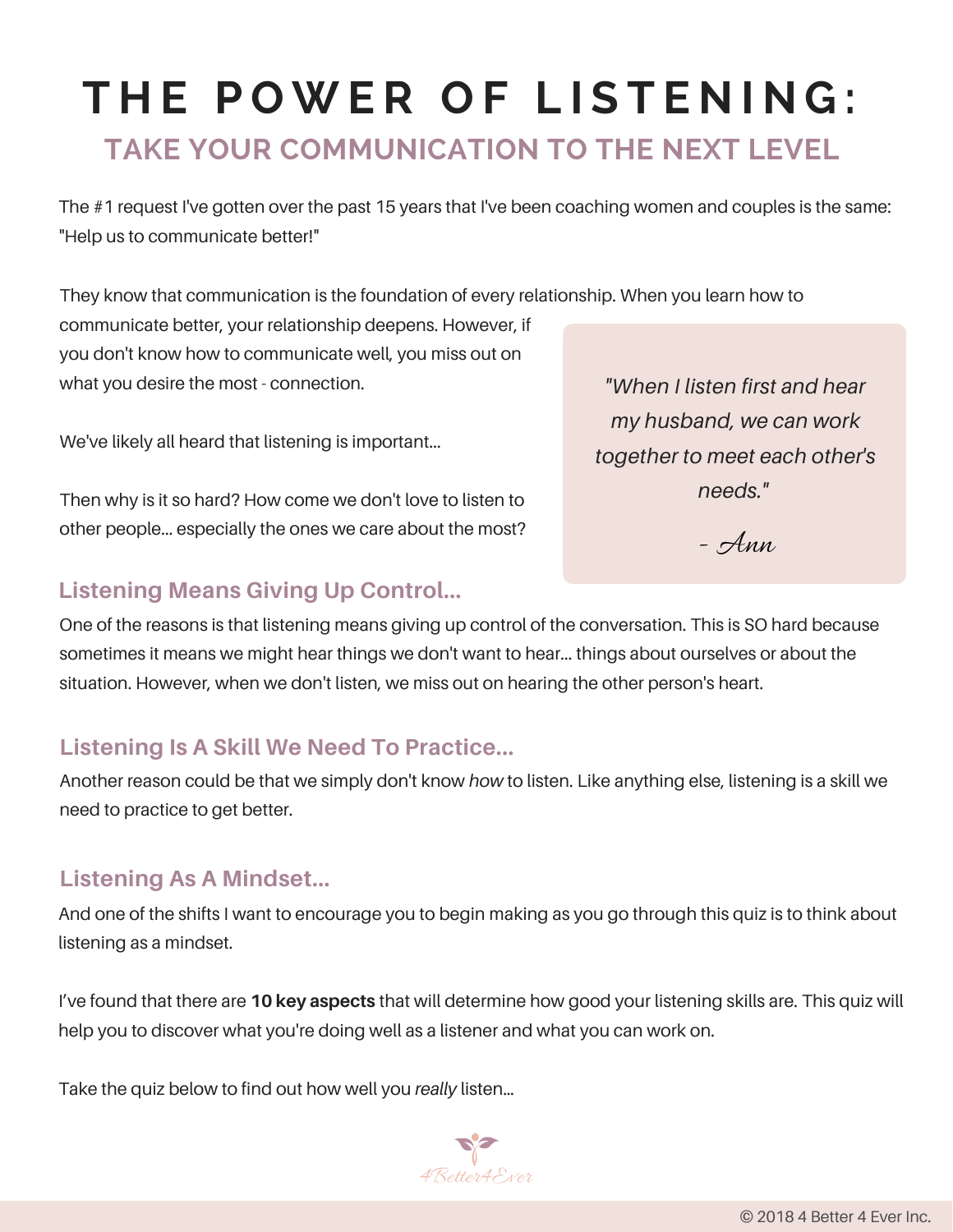$u$ iz

# **INSTRUCTIONS**

- 1. print off quiz or use an online pdf editor application to edit.
- 2. read through each question and check "yes" or "no".

# **#1. Do I usually look at the speaker while she's talking?**

When you're not looking at the speaker or you're distracted, the message you send is that you're not interested in what she has to say. The speaker wants your undivided attention and to know that you're engaged with what she's saying.

# **#2. Do I wait for the speaker to finish talking before I respond?**

If you interrupt the speaker, he can lose his train of thought. When you don't wait and listen, you'll miss "the gold"... the true meaning behind what he's trying to say.

# **#3. Do I listen for the message between the lines?**

Listen for the feelings, concerns and desires in what the speaker's saying. Dig for the gold because when you're fighting, it's about something important. For example: Fighting about dirty dishes could really be about… "Do you care about me? I'm really overwhelmed right now."

# **#4. Do I focus on the speaker?**

Often times this means looking at her while she's talking and not multitasking while listening. Focusing on the speaker also means putting your own opinions aside for a bit. As the listener, your job is to listen, understand the message and hear the speaker's heart.

# **#5. Do I make it a practice to check my emotions?**

When your emotions are ruling the conversation, you can't listen to the speaker's heart. If you're upset, give yourself 15-20 minutes to calm down (let the cortisol drop), so you can be present and hear her heart.



**YES NO**

**YES NO**

**YES NO**

**YES NO**

**YES NO**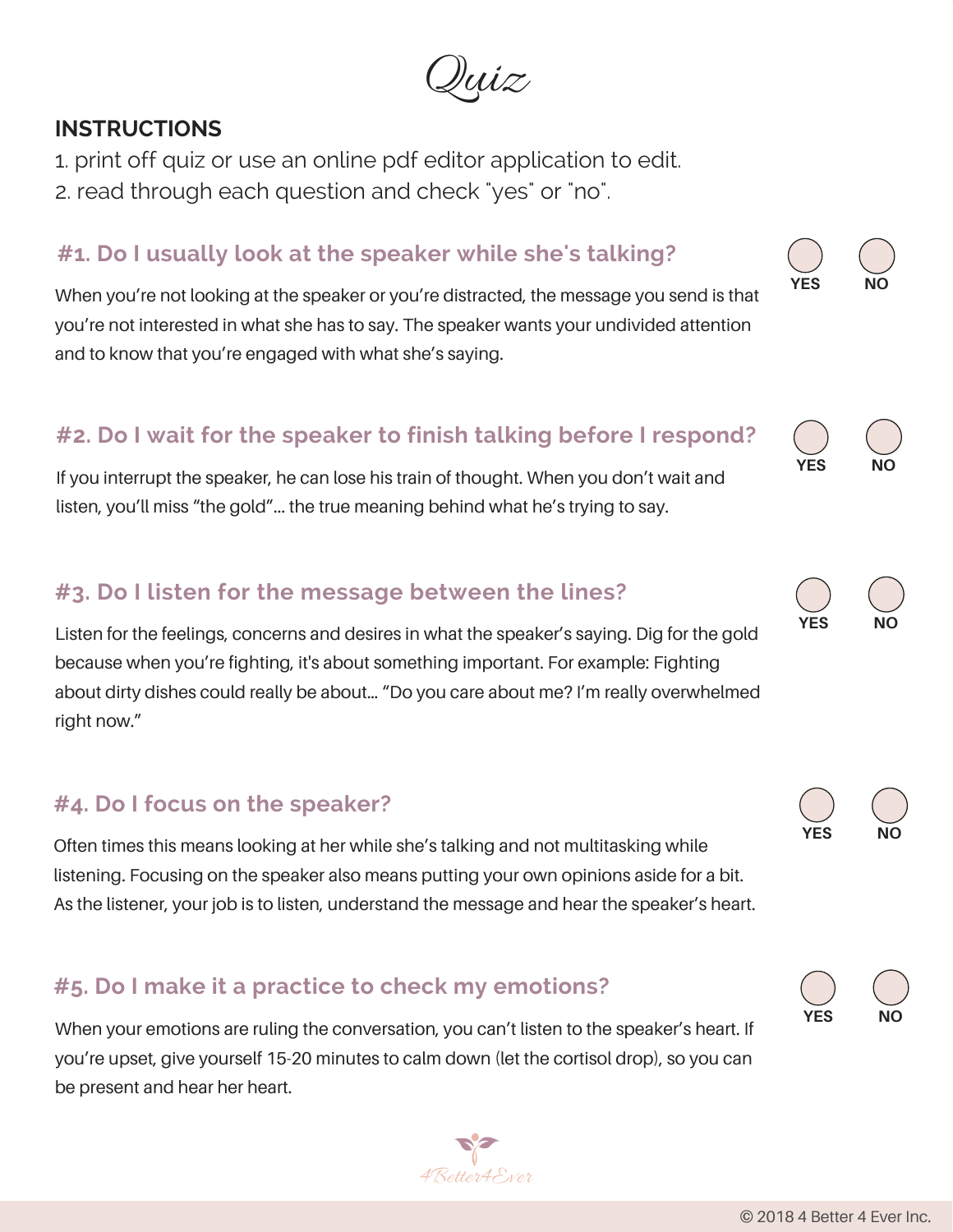#### © 2018 4 Better 4 Ever Inc.

## **#6. Do I ask questions for clarity?**

Asking questions without being defensive shows the speaker that you're in this with him. He knows that you care, that you're hearing him and that you want to know him more. Your curiousity opens him up to feel safe to share what he's really thinking.

### **#7. Do I practice summing up what the speaker says at major intervals?**

Check in to make sure you're truly hearing what you think you're hearing. It also gives the speaker the opportunity to hear what she's saying. Sometimes the speaker is surprised by what came out of her mouth - this gives her new awareness.

## **#8. Do I regularly suspend my judgement to get the whole story?**

**YES** Make the assumption that you have something to learn and you don't know what your partner will say. Suspend judgement long enough to hear the speaker's heart. As soon as he feels judged, the conversation is over and you'll miss out on connection.

## **#9. Do I avoid becoming agitated when I don't agree with the**  $S$  **peaker**?

If you get agitated when you don't agree, you're focused on the need to be right and that doesn't help you to connect. If you're listening, the conversation isn't about you... it's about hearing the other person's heart.

## **#10. Do I sit with the speaker when he's in pain without trying to fix it ?**

If you're trying to fix his pain, the speaker may feel like you're just trying to make him go away. Remember that it's okay for someone to be in pain. The power of being present with others without fixing it while they're in pain is the power of connection.











**YES NO**

**YES NO**